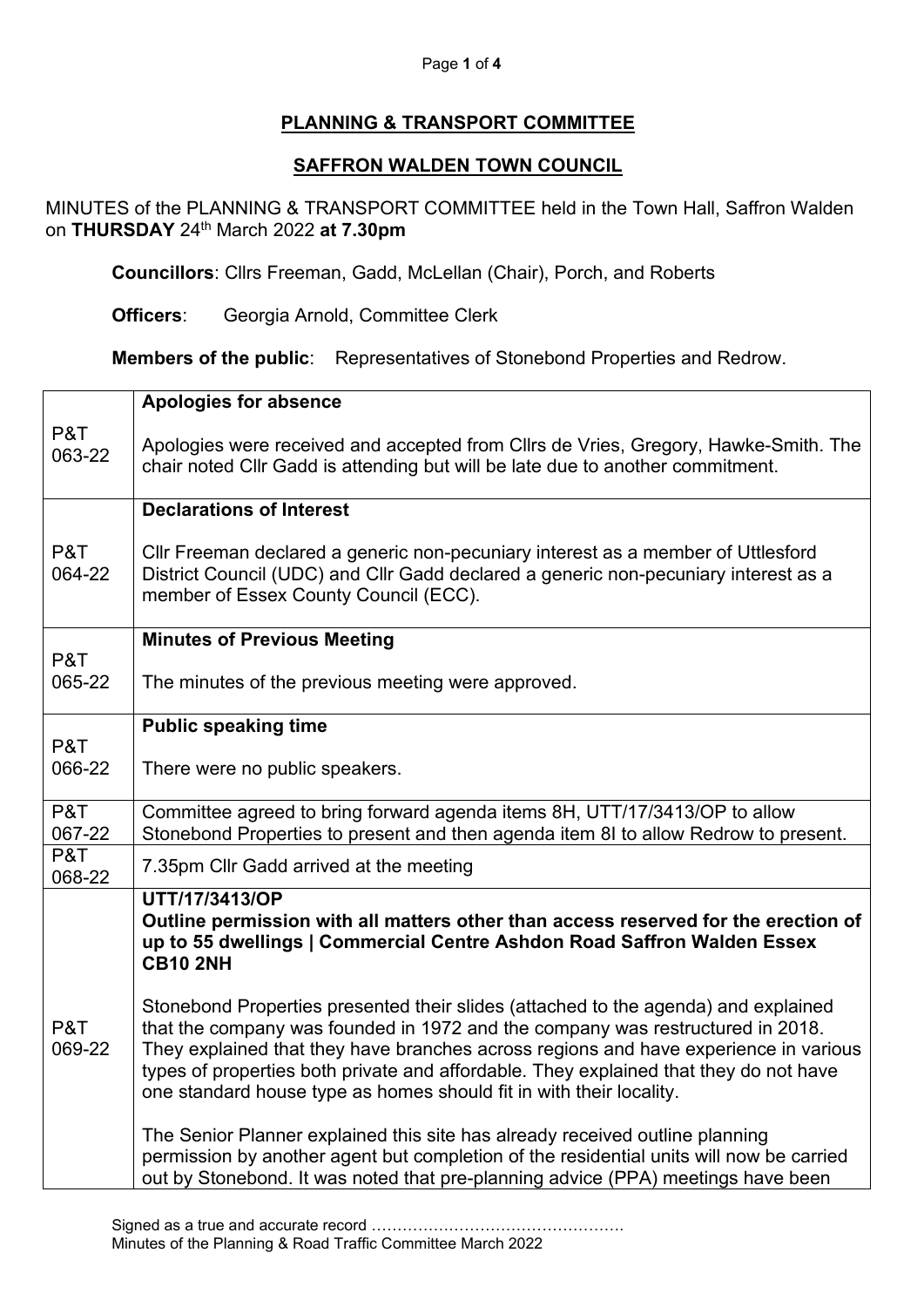|               | had with various officers including Urban Design at UDC to try and create a positive<br>design and that a detailed application would be submitted soon.                                                                                                                                                                                                                                |
|---------------|----------------------------------------------------------------------------------------------------------------------------------------------------------------------------------------------------------------------------------------------------------------------------------------------------------------------------------------------------------------------------------------|
|               | A leaflet drop public consultation is also scheduled to run prior to the detailed<br>application being submitted alongside a live website where the public can make<br>comments.                                                                                                                                                                                                       |
|               | Stonebond explained that they are trying to retain as much of the existing landscaping<br>toward the north of the site, to keep a buffer between the homes and the Ridgeons<br>Shop with the SUDs at the south. There would also be soft and hard landscaping to try<br>and set a courtyard setting at the south of the site, which would be an improvement to<br>the brownfield site. |
|               | In relation to highways it was noted that there would be shared space roads/pavements<br>to reduce the vehicular speed at the site with cycle storage available for all homes.<br>Footpaths would also be installed at the north and south of the site to 'cut through'<br>rather than walk through the whole site.                                                                    |
|               | It was also noted that all homes will have heat pumps, EV Charging points, swift boxes<br>and will be three- or four- bedrooms - targeting first time buyers, with 40% affordable<br>homes for families, which was a point discussed at the PPA discussions.                                                                                                                           |
|               | Committee raised some thoughts regarding grey water systems, solar panels and<br>potentially lizards which were relocated to the neighbouring field -Stonebond took on<br>board these comments and said they'd take a further look into.                                                                                                                                               |
|               | Cllrs also asked if they were minded to transfer the POS to SWTC and it was confirmed<br>that the S106 has already been agreed at the outline planning stage, were SWTC can<br>choose to accept the POS or not, Stonebond explained that they will be guided as to<br>whether the land is wanted by SWTC or not in means of transfer.                                                  |
|               | Otherwise, Committee thought it was a good design which seems to have considered<br>important energy efficiency measures, such as heat pumps and charging points.                                                                                                                                                                                                                      |
|               | The Chair thanked Stonebond for their time and presentation and the Senior Planner<br>explained that should any other questions arise to contact him.                                                                                                                                                                                                                                  |
|               | UTT/21/3565/DFO<br>Approval of reserved matters subject to permission UTT/17/2832/OP for up to 100<br>dwellings   Land North of Shire Hill Farm Shire Hill Saffron Walden Essex                                                                                                                                                                                                        |
| P&T<br>070-22 | The Planning Director of Redrow thanked Committee for allowing him to re-present, it<br>was noted that Redrow presented in October 2021 before the DFO application was<br>submitted and they now have some revised plans they'd like to share which will be<br>submitted to UDC next week.                                                                                             |
|               | Redrow have been collating the representations received following the consultation<br>period, particularly from highways and the UDC Urban Design Officer and want to<br>minimise any potential issues.                                                                                                                                                                                |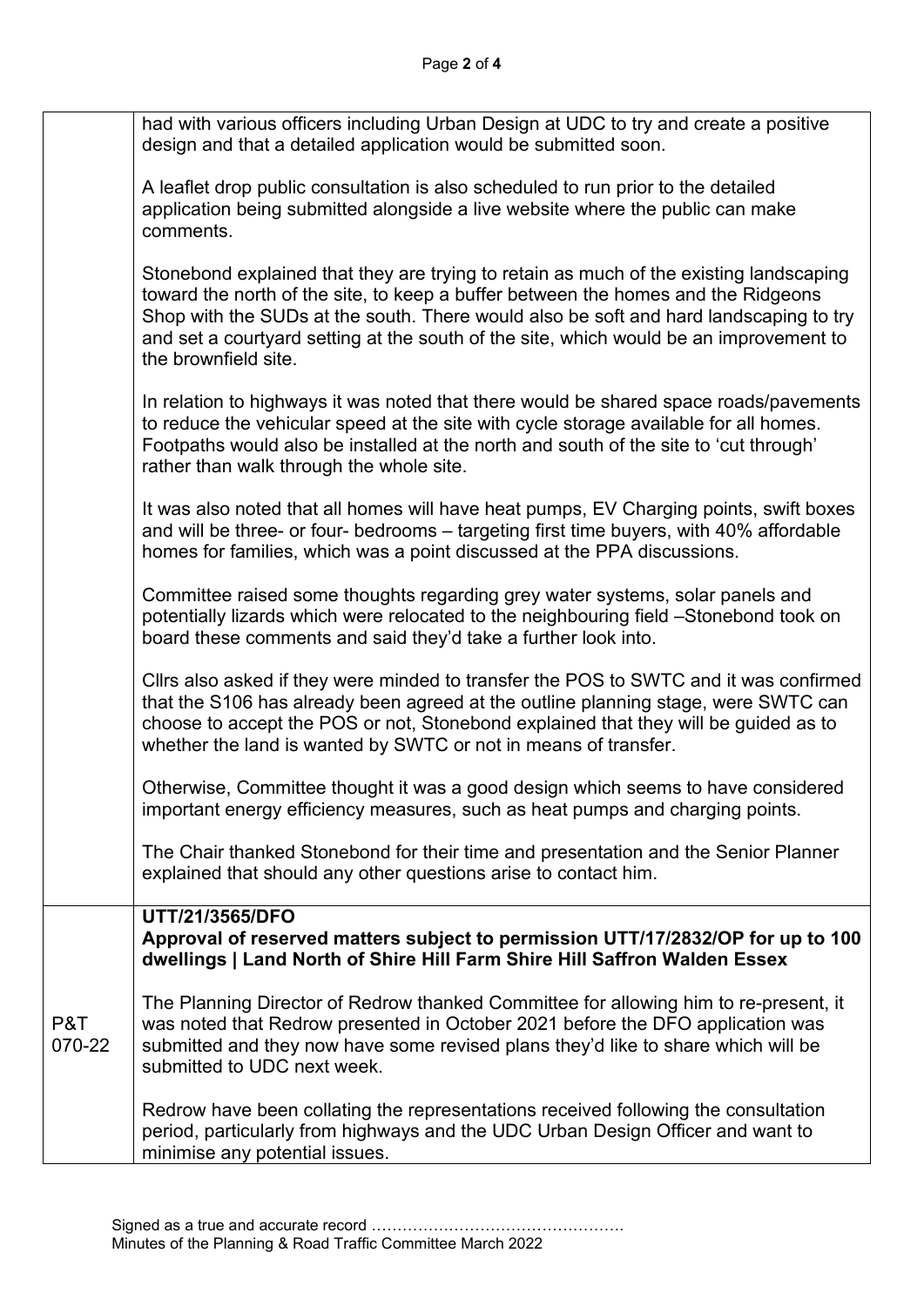|               | The Planning Director noted that SWTC previously noted that some homes where not<br>national design size standard complaint and that Redrow have improved the designs<br>so that the three and four bed homes will now be NDSS compliant. With the affordable<br>housing locations being split across the site, rather than in one or two areas - which<br>was agreed following discussions between Redrow and UDC. |
|---------------|---------------------------------------------------------------------------------------------------------------------------------------------------------------------------------------------------------------------------------------------------------------------------------------------------------------------------------------------------------------------------------------------------------------------|
|               | It was also noted that all homes will now be EV charging point ready with 20% of<br>parking bays with connection points installed and 40 & having capacity for future<br>conversion.                                                                                                                                                                                                                                |
|               | Additional parking bays have also been included for visitor parking spaces. With two<br>proposed bus stops and zebra crossings at the north of the site, near the potential<br>school site and a second stop toward the south. With 3m paths for shared cycle and<br>pedestrian use which should link to the Linden Homes site at the north.                                                                        |
|               | The SUDS have also been resized and seating will be installed to set a scenic area.                                                                                                                                                                                                                                                                                                                                 |
|               | Regarding the spine road, Highways have requested that this is a 30mph road, to fit in<br>with the standards for this type of road, whereas the eastern road would be 20mph.<br>There continue to be unresolved issues regarding the bridleway between Redrow site<br>and the Bellway site but Redrow are trying to talk to all parties to see it resolved.                                                         |
|               | Cllrs raised the concern with the play area next to the spine road and also noted the<br>height difference between the Linden Homes and Redrow site, which the Planning<br>Director explained would become terraced for ease.                                                                                                                                                                                       |
|               | The Chair thanked The Planning Director for his time and providing us with the updated<br>plans.                                                                                                                                                                                                                                                                                                                    |
|               | <b>HIGHWAYS</b>                                                                                                                                                                                                                                                                                                                                                                                                     |
| P&T<br>071-22 | Cllr Gadd explained that another resident has requested drop down curbs which are<br>easier when using a mobility scooter or wheelchair, particularly along Newport Road<br>and into the town centre. Committee had recently agreed an LHP application to instal<br>dropped down curbs and it was agreed that this additional location should be<br>requested.                                                      |
| P&T           | Essex County Council - Walden Road, Gillon Way, Radwinter - 20mph Speed<br><b>Limit Order</b>                                                                                                                                                                                                                                                                                                                       |
| 072-22        |                                                                                                                                                                                                                                                                                                                                                                                                                     |
|               | Committee noted the 20mph notice.                                                                                                                                                                                                                                                                                                                                                                                   |
|               | <b>PLANNING APPLICATIONS</b>                                                                                                                                                                                                                                                                                                                                                                                        |
|               | Saffron Walden Neighbourhood Plan - SWNP                                                                                                                                                                                                                                                                                                                                                                            |
| P&T<br>073-22 | The Committee Clerk explained that the public consultation has now closed and SWTC<br>have opportunity to comment on the representations received. The representations<br>were received on Tuesday 22 <sup>nd</sup> March and a proposed response was shared with<br>Committee members, the SWNP Group and added to the agenda reports prior to this<br>meeting.                                                    |
|               | It was noted that most representations received had no objections and the proposed<br>response had been discussed and agreed with members of the SWNP Group.                                                                                                                                                                                                                                                        |